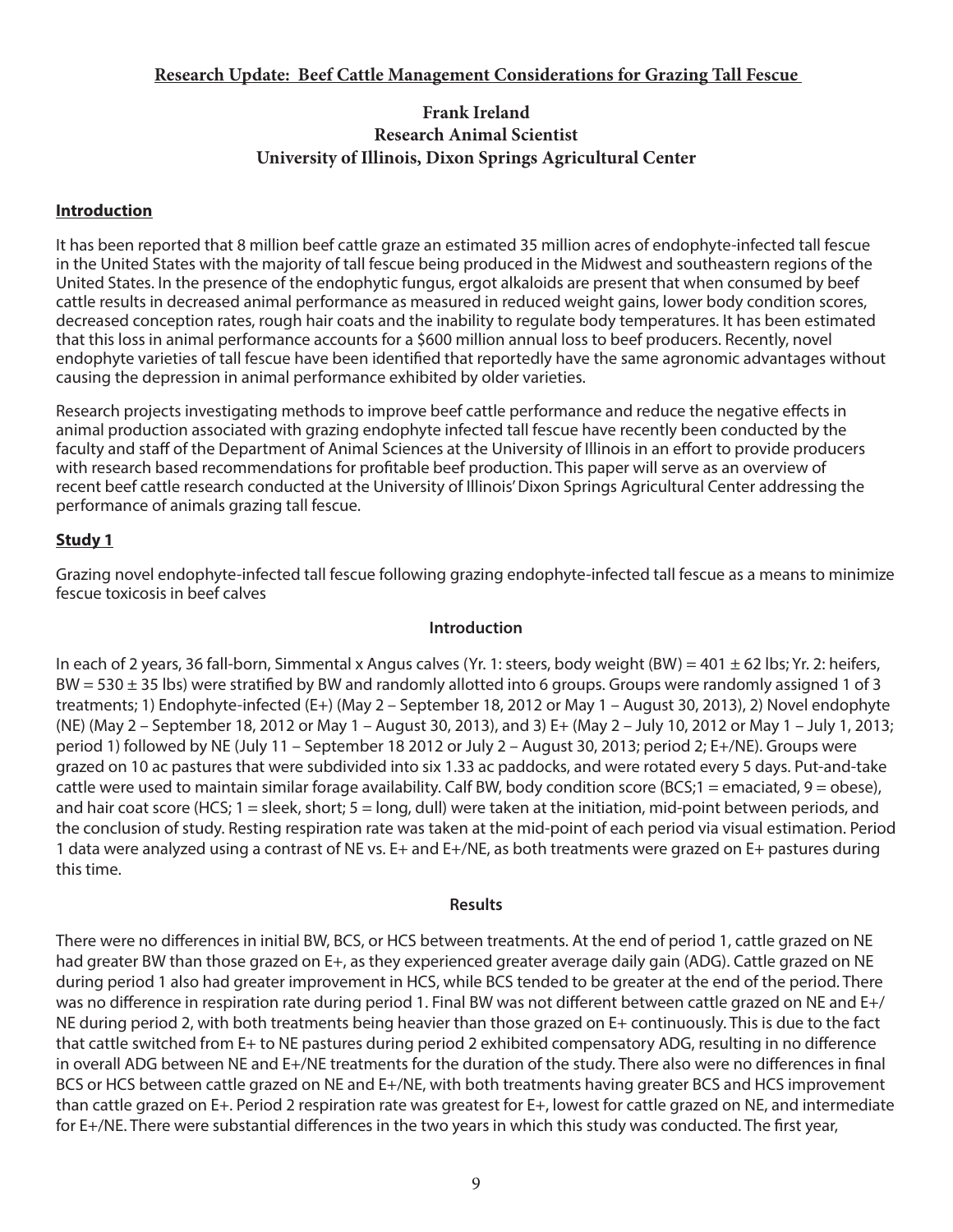2012, was characterized by extreme drought and high temperatures. The second year, 2013, was characterized by significantly more rainfall and milder temperatures. Differences in environmental stress and the difference in initial calf BW may explain the significant effects of year that were observed.

#### **Implications**

Cattle grazed on novel endophyte-infected fescue during late summer after grazing endophyte-infected fescue experienced compensatory gains and had similar overall performance relative to those grazed on novel endophyteinfected fescue continuously. Partial pasture renovation with novel endophyte-infected fescue may be an effective strategy to mitigate the effects of fescue toxicosis while reducing the cost of pasture renovation to the beef operation.

## **Study 2**

Differences in forage quality when comparing novel and endophyte-infected tall fescue over the grazing season

#### **Introduction**

Objectives were to compare forage characteristics and in situ digestibility of novel and endophyte-infected tall fescue over the growing season. Tall fescue is widely used for grazing beef cattle predominantly in the Southeastern United States. Endophyte-infected tall fescue (KY-31) possesses many positive agronomic qualities, but can depress cattle growth due to ergot alkaloid-producing endophytes. Novel endophyte-infected tall fescue (MaxQ) combines the agronomic advantages of KY-31 with improved cattle performance. However, comparison of forage quality between MaxQ and KY-31 is lacking. We hypothesized MaxQ would have greater in situ digestibility than KY-31, in part due to decreased ADF and NDF concentrations when compared to KY-31. Samples were taken at 10 d intervals over 70 d, beginning May 28. Clipped samples were collected from randomly selected locations in 4 different paddocks per cultivar at each time point. Forages were analyzed for DM, NDF, and ADF. Composite samples were incubated in ruminally fistulated steers ( $n = 2$ ) for 12 and 24 h to determine in situ DM disappearance (DMD) and NDF disappearance (NDFD). Data were analyzed using the MIXED procedures in SAS (SAS Inst. Inc., Cary, NC) with repeated measures. There were interactions of cultivar by d collected for ADF ( $P = 0.03$ ) and NDF ( $P < 0.01$ ). On d 20, 30, 50, and 60 of collection, paddocks of KY-31 had 2.5 to 7.8 percentage units greater NDF than paddocks of MaxQ. Similarly, on d 20, 30, 50, 60, and 70 of collection, paddocks of KY-31 had 3.0 to 6.2 percentage units greater ADF than paddocks of MaxQ.

#### **Results**

There were no interactions (P  $\geq$  0.16) of cultivar, incubation time, or week sampled for DMD. As expected, the 24-h in situ DMD was greater (P < 0.01) than the 12-h in situ DMD. Over the course of the growing season, DMD of both MaxQ and KY-31 decreased (P < 0.01). There was an interaction (P = 0.05) of incubation time and sampling d on NDFD. From d 10 through d 40, 24-h NDF digestibility was greater than 12-h NDF digestibility; however, from d 50 through d 70, there was no difference in 12 versus 24-h in situ NDF digestibility.

#### **Implications**

Although forage quality differed over the growing season, lack of difference in in situ DMD and NDFD between MaxQ and KY-31 suggest that improved forage quality is not the mechanism for increased performance of cattle grazing MaxQ compared to those grazing KY-31.

## **Study 3**

Evaluation of KY-31 and Jesup MaxQ tall fescue for fetal development, growth, and reproductive performance in beef cattle

#### **Introduction**

Eighty fall calving Angus crossbred cows were grazed in 8 groups on either endophyte-infected KY-31 tall fescue (E+) or novel endophyte (NE; Jesup MaxQ) from May 28, 2014 through the end of calving on October 8, 2014. Cow body weights, body condition scores, hair coat scores, and serum for prolactin concentration analysis were taken on days 0, 1, 63, 64, 97, and 98. Respiration rates were taken on days 5-8, 68-72, and 102-105 of the study. Calves were weighed, tagged, and vaccinated immediately upon located them after birth. Milk production was measured utilizing a weighsuckle-weigh (WSW) procedure at approximately 60 days postpartum.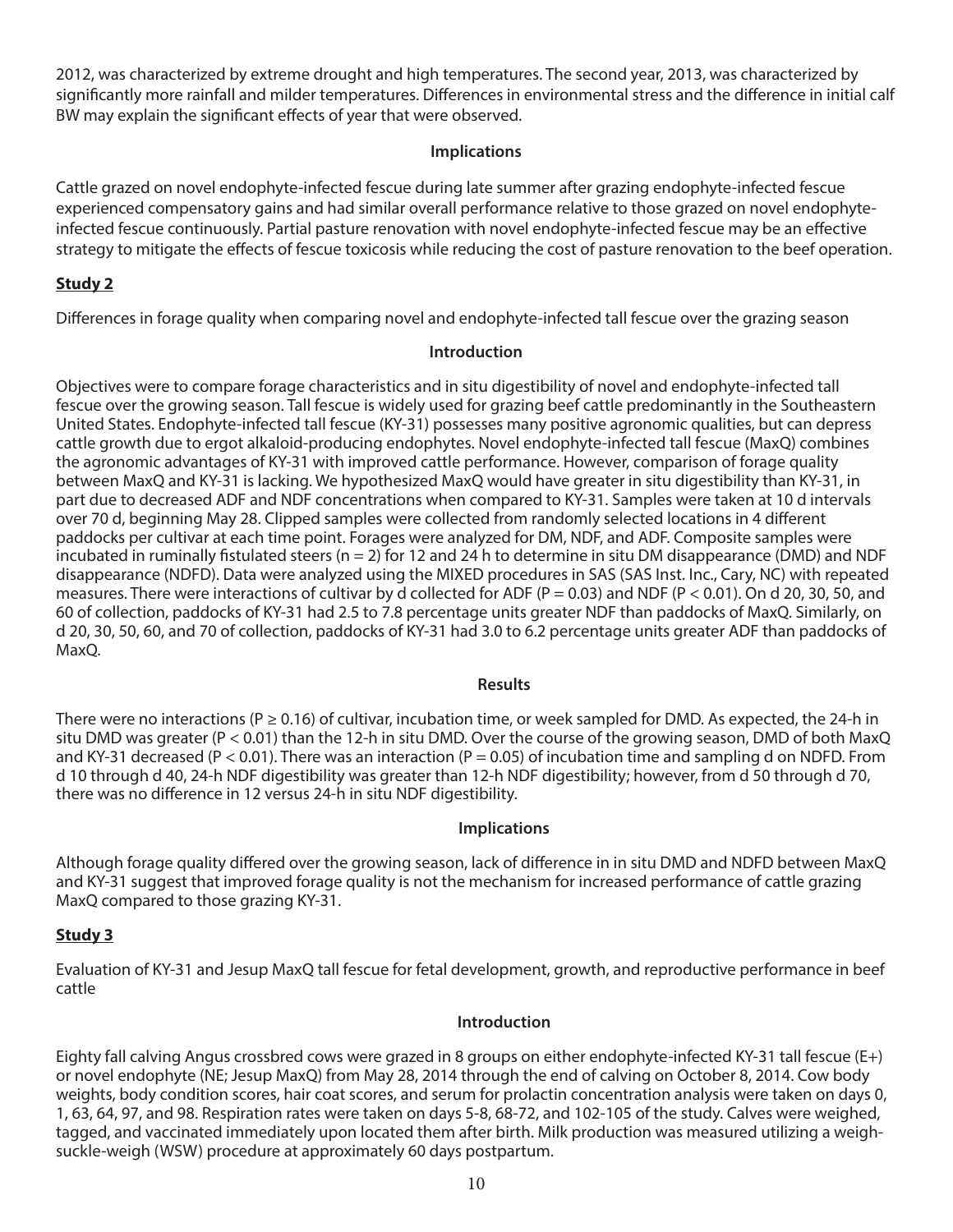#### **Results**

There were no significant differences ( $P \ge 0.10$ ) in calf birth weight, Julian calving date, body weight at WSW, milk production, AI conception rates or overall conception between cow treatments. Prolactin concentrations were higher (P < 0.05) for cows grazing novel endophyte tall fescue with interactions of time, treatment, and time x treatment. Cow respiration rates tended to be lower (P< 0.10) with a time x treatment interaction. Cows grazing novel endophyte tall fescue tended to have lower respiration rates than cows that grazed the Ky-31.

There was a tendency for calf body weight (P=0.10) and body condition score (P=0.06) of calves to differ by dam treatment. Calves born to cows that grazed novel endophyte tall fescue tended to be heavier and have a higher body condition score than calves born to cows that grazed endophyte tall fescue. Dam treatment and time x dam treatment did not differ (P≥0.14) for respiration rates, hair coat scores, and prolactin concentrations of calves.

There were no differences ( $P \ge 0.10$ ) in the feedlot performance or carcass characteristics (HCW, backfat, loin eye are, marbling, yield grade or KPH) of the Charolais/Angus crossbred progeny.

## **Implications**

The nutritive value of tall fescue in the fall, whether E+ or NE, is at one of the highest level of the year and, in many cases, will meet the nutritional requirements of mature, non-lactating beef cows at this time of year. Research results indicate there is no reduction in conception rates for fall bred beef cows grazing E+ as opposed to the reduction in conception rates seen in spring bred herds. There does appear to be a benefit of reduced RR in cows grazing NE. There was a tendency for calves born to cows that grazed E+ during gestation to perform better when grazing E+ tall fescue than calves born to cows that grazed NE during gestation. This data suggests that we may be altering fetal development during gestation resulting in offspring that are more adapted to certain environmental conditions.

## **Study 4**

Effects of eprinomectin on heifers grazing endophyte-infected tall fescue

## **Introduction**

Angus-cross heifers were stratified by BW and were assigned to 1 of 2 treatments: 1) Control (Saline Solution;  $n = 99$ ) or 2) LongRange (n = 100). Heifers were injected with 1 mL/50 kg BW of either LongRange or Saline. Two weeks prior to treatments, all heifers were given oral fenbendezole (SafeGuard; 2.5 mg/lb) to remove internal parasites. Throughout the trial, heifers grazed endophyte-infected fescue pastures as 1 group and were rotated among pastures as determined by forage availability.

Forage samples were collected for proximate analysis and forage heights were measured on d 1, 17, 31, 45, 59, 73, 87, and 116.

## **Results**

LongRange increased weight gains from 55 d to 291 d post-treatment, improved ADG throughout the entire study, and increased BCS from 112 d to 291 d post-treatment. Respiration rates were numerically decreased for heifers given LongRange, with no significant differences observed. Furthermore, at 111 d post-treatment, heifers injected with LongRange had a decreased fecal egg count compared to Control heifers. However, there was no effect of LongRange on heifer serum prolactin concentrations. At the final pregnancy check, a greater percentage of heifers given LongRange were confirmed pregnant compared to Control heifers.

## **Implications**

Treating heifers with sustained released eprinomectin resulted in increased body weight gain and improved conception rates in growing beef heifers grazing endophyte-infected tall fescue summer pastures and placed in a fall calving herd. This improvement was experienced even in the absence of internal parasites. Previously reported research suggests that compounds in the avermectin family may improve performance of cattle grazing endophyte-infected tall fescue. While no differences were seen in serum prolactin concentrations between treatments, heifer development